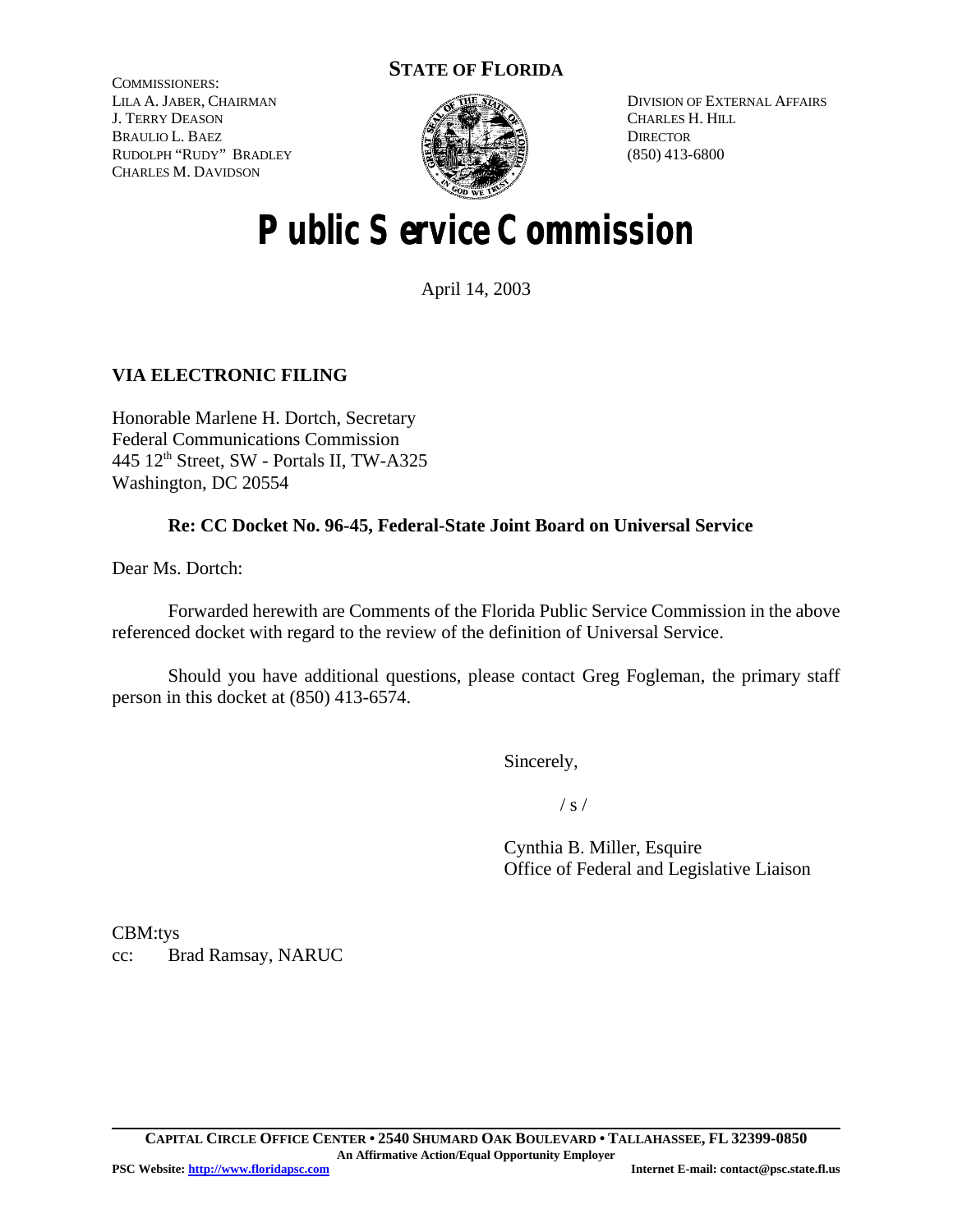#### **Before the Federal Communications Commission Washington, D.C. 20554**

) ) ) ) )

| In the Matter of             |  |
|------------------------------|--|
| Federal-State Joint Board on |  |
| <b>Universal Service</b>     |  |

CC Docket No. 96-45

# **COMMENTS OF THE FLORIDA PUBLIC SERVICE COMMISSION REGARDING THE REVIEW OF THE DEFINITION OF UNIVERSAL SERVICE**

#### **I. Introduction**

The Florida Public Service Commission (FPSC) submits these comments to the Federal Communications Commission (FCC) regarding the review of the definition of universal service. Our analysis is guided by the general principles relating to: technological neutrality, minimizing unnecessary growth in the fund, and having a positive or neutral effect on competition. In this matter, the FPSC:

- Supports the conclusion of the Federal-State Universal Service Joint Board (Joint Board) in its Recommended Decision to maintain the current list of supported services;
- Believes the services currently supported meet the criteria established in the Telecommunications Act of 1996 (the Act);
- Concurs with the conclusion of the Joint Board to reject adding or modifying existing services already supported;
- Continues to take the position that the services eligible for Universal Service funding should not be expanded to include broadband Internet access at this time; and
- Urges the FCC to not include equal access as a supported service.

#### **II. Background**

Section  $254(c)(1)$  of the Act states that "[u]niversal service [is] an evolving level of telecommunications services" and directs the FCC to periodically consider "advances in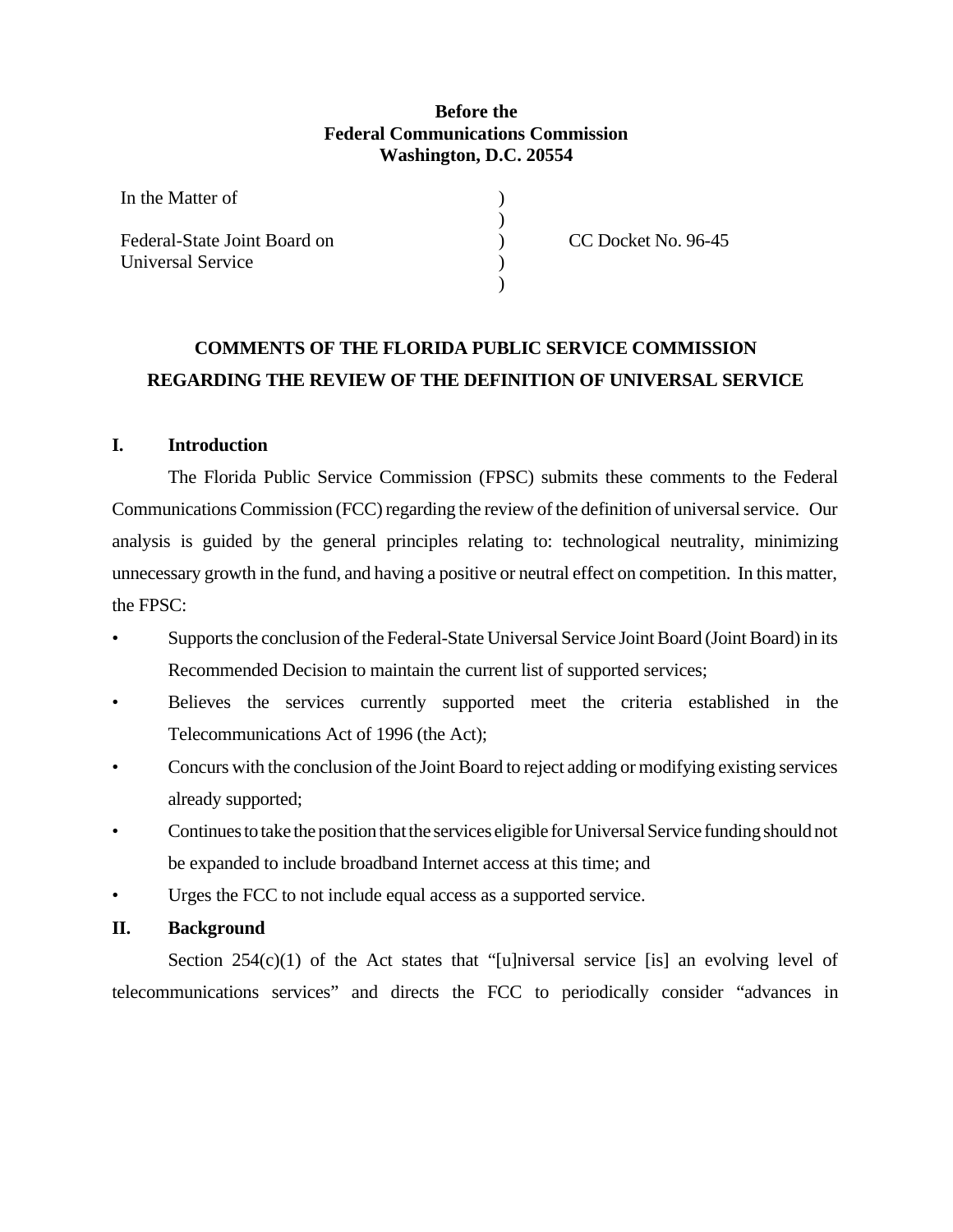telecommunications and information technologies and services."<sup>1</sup> Section 254(c)(2) states that "[t]he Joint Board may, from time to time, recommend to the Commission modifications in the definition of the services that are supported by Federal universal service support mechanisms."<sup>2</sup> Section  $254(c)(1)(A)-D$  requires the Joint Board and the Commission to "consider the extent to which ... telecommunications services" to be included in the definition of universal service:

- (1) are essential to education, public health, or public safety;
- (2) have, through the operation of market choices by customers, been subscribed to by a substantial majority of residential customers;
- (3) are being deployed in public telecommunications networks by telecommunications carriers; and
- (4) are consistent with the public interest, convenience, and necessity.<sup>3</sup>

As noted in the FCC's First Report and Order in this docket, the legislative history of this section instructs that "[t]he definition . . . should be based on a consideration of the four criteria set forth in the subsection."<sup>4</sup>

Section 254(b) goes on to establish the principle that "consumers in all regions of the Nation. . . should have access to telecommunications and information services, including interexchange services and advanced telecommunications and information services, that are reasonably comparable to those services provided in urban areas . . . . "<sup>5</sup>

The FCC had previously designated eight "core" services that are eligible for universal service support. This decision was based on consideration of the Joint Board's recommendations made in November 1996. These services include:

- (1) single-party service;
- (2) voice grade access to the public switched telephone network;
- (3) Dual Tone Multifrequency signaling or its functional equivalent;
- (4) access to emergency services;
- (5) access to operator services;

 $147$  U.S.C. § 254(c)(1).

 $2^{2}$  47 U.S.C. § 254(c)(2).

 $3$  47 U.S.C. § 254(c)(1)(A)-(D).

<sup>&</sup>lt;sup>4</sup> First Report and Order, FCC 97-157, May 8, 1997.

 $5$  47 U.S.C. § 254(b).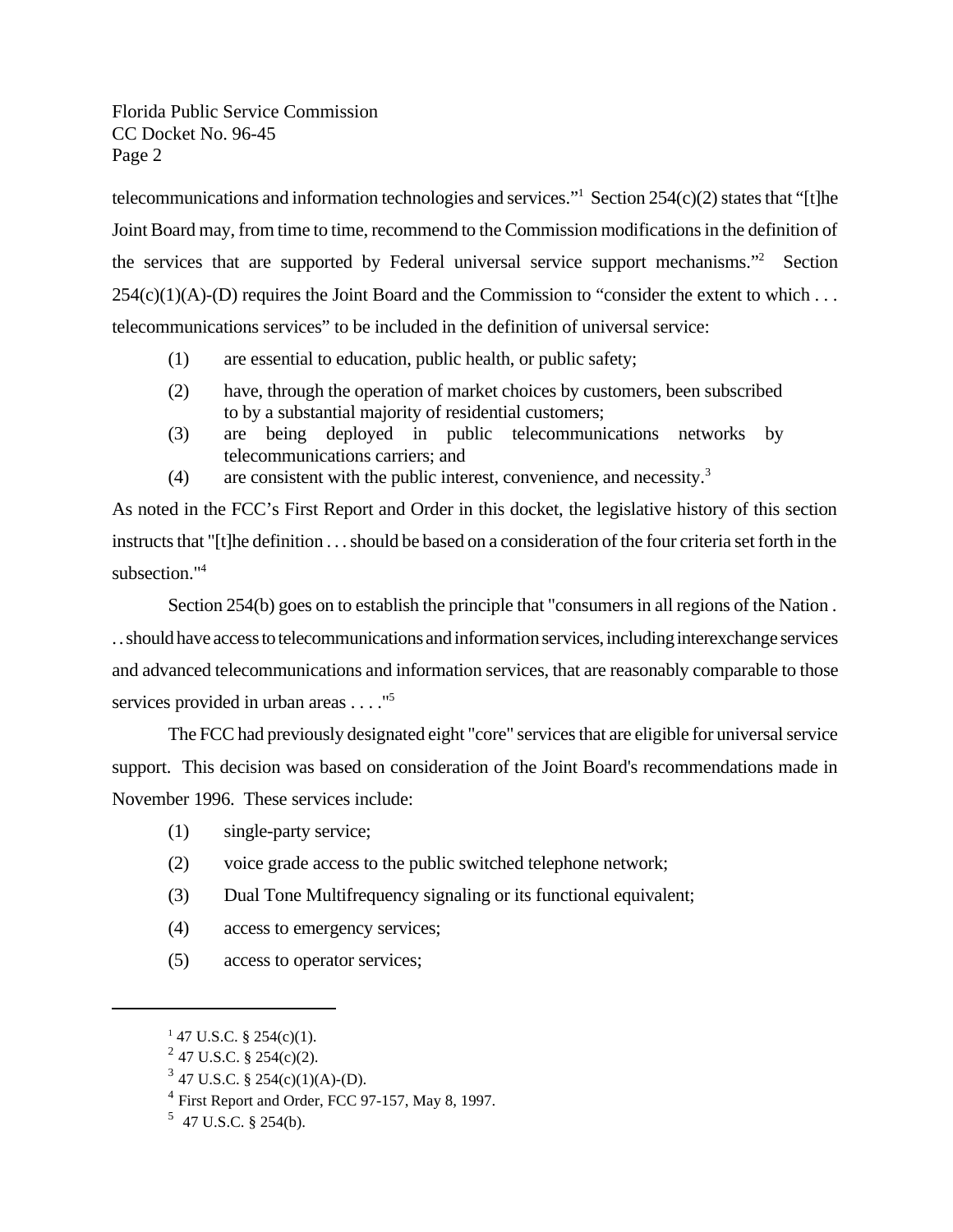- (6) access to interexchange service;
- (7) access to directory assistance; and
- (8) toll limitation services for qualifying low-income consumers.

The FCC asked the Joint Board to review this list and, if warranted, recommend modifications.<sup>6</sup> On July 10, 2002, the FCC released the Joint Board's Recommended Decision regarding the definition of supported services. Generally, it concluded that no new service satisfies the statutory criteria contained in Section 254(c) of the Act, and the public interest would not be served by expanding the scope of universal service at this time. However, the Joint Board was unable to reach agreement on whether equal access satisfies the statutory criteria.

#### **III. Flexibility in Expanding the Definition**

Because Section 254(c)(1) uses the verb "consider," we continue to believe that the Act affords the FCC and the Joint Board flexibility in expanding the definition of supported services to include services that do not meet all four criteria.<sup>7</sup> The Joint Board has been given fairly wide latitude in this area, subject primarily to a service being available from a carrier and providing that federal universal service support for the service is deemed to be in the public interest.

During the Joint Board's comment cycle, the FPSC asked all of the carriers currently eligible to receive universal service support in Florida (i.e., eligible telecommunications carriers or ETCs) whether any services, beyond those currently being supported, have been subscribed to by 70 percent of residential customers. Based on the results, the FPSC was not able to conclude that any additional service has met this standard to justify being included as a supported service. The FPSC believes that even though the FCC and the Joint Board have been granted significant flexibility over what to include in the definition, no expansion in the list of supported services is warranted at this time.

In addition, the FPSC would note that simply making a service eligible for support may have unintended consequences in some rural, high-cost areas that need support the most. Specifically, if an ETC has not upgraded its network to provide a newly supported service, it would not receive any support. If the FCC chooses to ignore the Joint Board's recommendation not to expand the definition

<sup>6</sup> Order, FCC 00-440, December 21, 2000.

<sup>&</sup>lt;sup>7</sup> Comments of the FPSC to the FCC in CC Docket 96-45, filed on April 11, 1996, and October 22, 2001.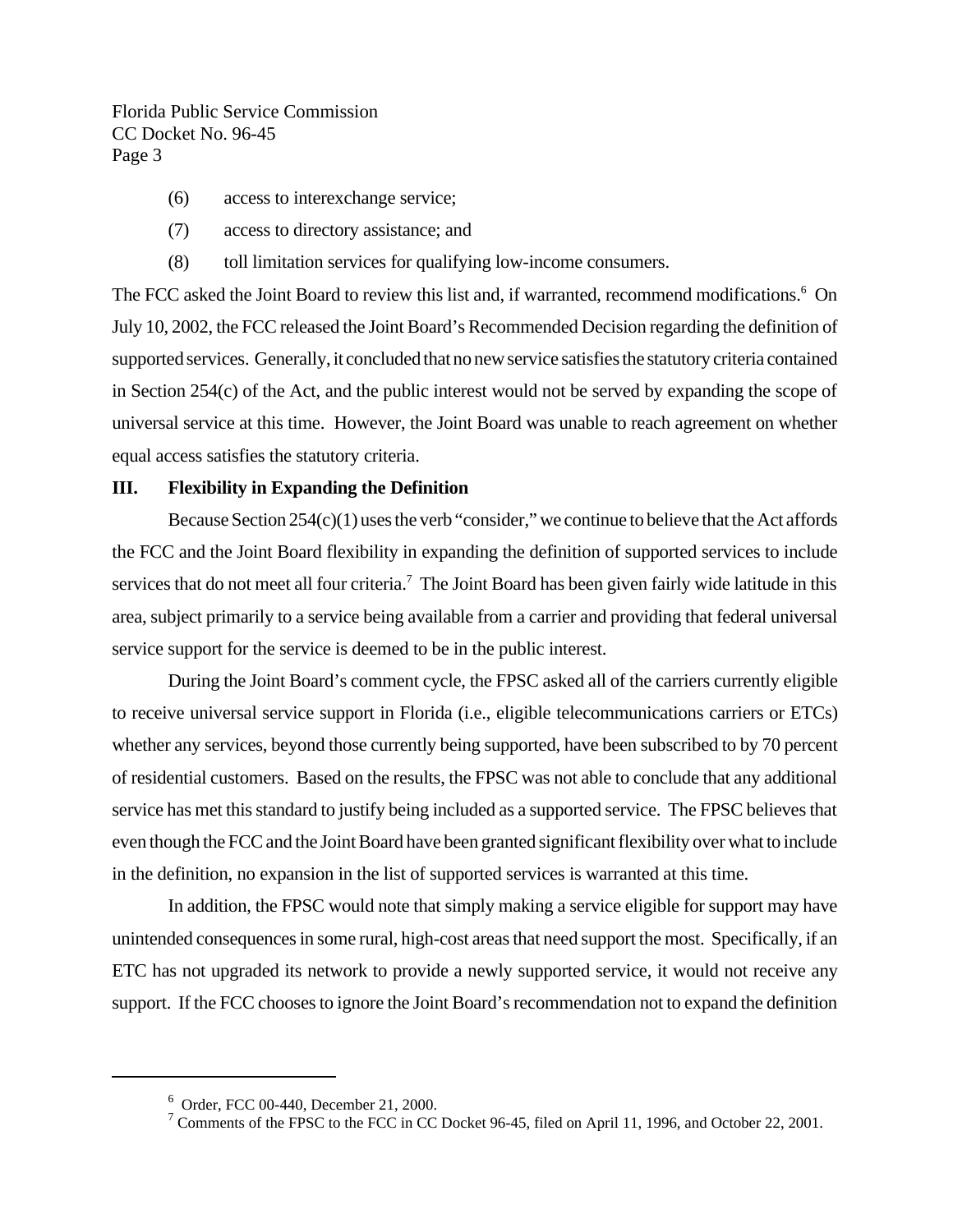at this time, extreme care should be exercised not to create unintended consequences that may adversely affect consumers.

Expanding the list of supported services does not necessarily mean that new services will be included in a carrier's basic service offering. We are concerned that consumers would see no real change in the retail prices charged for these newly supported services, only the availability (depending on the service).

#### **IV. Advanced Services**

The FPSC has consistently taken the position that the services eligible for Universal Service funding should not be expanded to include broadband Internet access at this time. The logical extension of collecting contributions from broadband service providers, regardless of platform, is that at some future date those providers would seek to receive funding for the purpose of addressing broadband deployment issues. Florida has already encouraged initiatives to deploy broadband infrastructure and we do not believe our consumers should be asked to contribute to fund similar infrastructure investment for consumers in other states. The FPSC believes public/private partnerships and economic incentives are a far better and more sustainable method to ensure broadband availability to under-served markets than an elaborate and inflated subsidy mechanism. Moreover, the competitive market appears to be adequately dealing with issues of availability and demand for broadband services. According to findings of the 706 Joint Conference "Take Rate Study,"<sup>8</sup> it took just five years for the marketplace to make broadband available to 80% of American households. This qualifies broadband as one of the fastest new technology rollouts in history.

These efforts have been accomplished without universal service support. According to the previously mentioned Take Rate Study, somewhere between 10 percent and 15 percent of total U.S. households had subscribed to broadband at the end of 2001 (see Consumer Technology Adoption Chart on the next page). Recent estimates show that there were 18.6 million broadband subscribers at the end of 2002.<sup>9</sup> Assuming that all of these subscribers were residential, this would represent only 17 percent of total U.S. households. While these adoption rates appear to be low when compared to broadband's

<sup>8</sup> *Broadband Services in the United States: An Analysis of Availability and Demand,* October 2002, prepared by The Florida Public Service Commission Office of Market Monitoring and Strategic Analysis on Behalf of The Federal-State Joint Conference on Advanced Telecommunications Services.

<sup>&</sup>lt;sup>9</sup> Legg Mason estimates.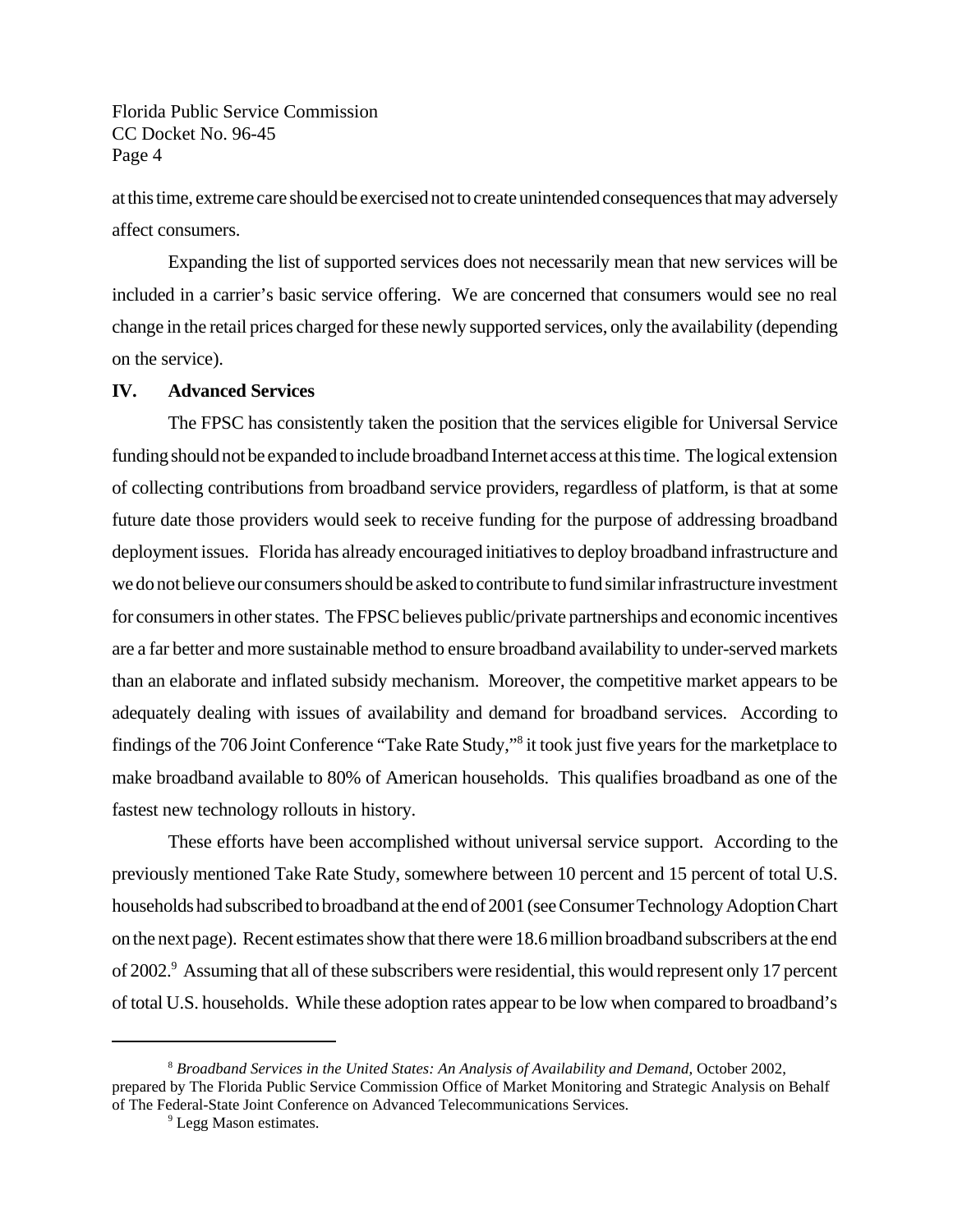availability, the Take Rate Study points out that broadband has experienced one of the fastest consumer adoption rates in history. These results have all been accomplished without universal service support. Additionally, competitors are experimenting with different pricing and service options in order to stimulate demand. Demand may be further stimulated as new technology platforms, such as wireless, become more prevalent, thereby providing consumers a greater choice of providers. However, even in the face of these very positive aspects of demand, it does not appear that a substantial majority of residential customers will subscribe to broadband service for several more years.



**Consumer Technology Adoption**

While the FPSC has not completed an independent analysis of the financial impact of expanding the definition of supported services to include advanced services, several other parties have. For example, one estimate for the cost of advanced services support was provided by the National Exchange Carrier Association (NECA), which estimates that the cost of upgrading rural networks to provide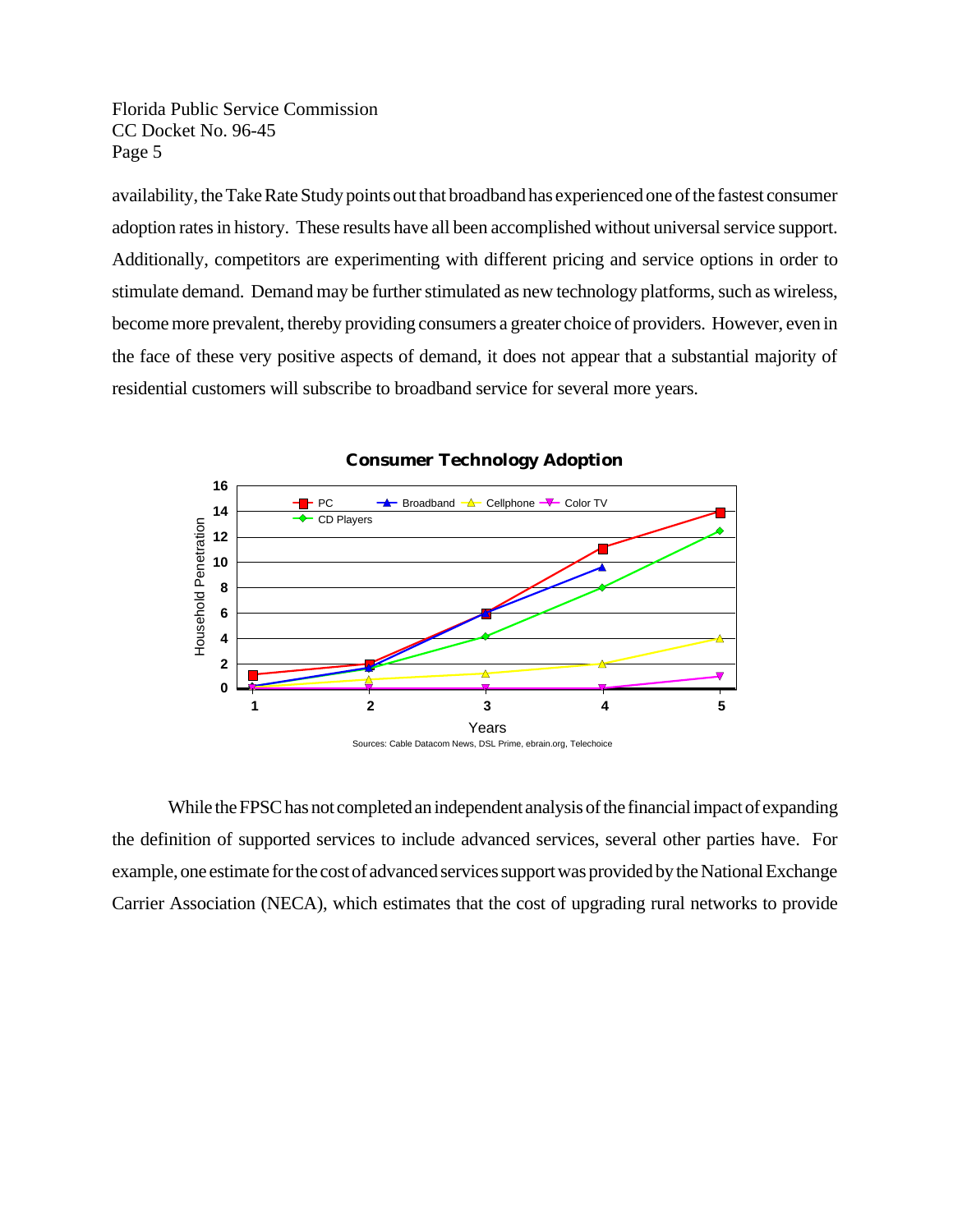advanced services would be approximately  $$11$  billion.<sup>10</sup> Other experts estimate that it would cost Regional Bell Operating Companies \$80 billion to rehabilitate "last-mile" facilities for broadband capability.<sup>11</sup> Given that the FCC has recently had to take interim measures to maintain the viability of universal service in the near term, while it considers further long-term reforms, such a potentially large expansion is unwarranted.<sup>12</sup>

In addition, the FPSC has concerns about the effect of providing support only to carriers that provide all of the supported services and whether it would impede development of the broadband market. While the voice telecommunications and broadband markets are converging, many broadband providers do not provide the current list of supported services. This is important since it appears that new technologies, such as Internet access via wireless, have the potential of providing high-speed access in rural, high-cost areas at lower costs than wireline local exchange companies. Any proposal that seeks to expand supported services in such a significant way must be technologically neutral. For all of these reasons, the FPSC supports the recommendation of the Joint Board to reject support for advanced services at this time.

#### **V. Equal Access**

The FPSC supports the conclusion of the Joint Board members opposing the addition of equal access to the list of supported services. We believe doing so would be inconsistent with Section  $332(c)(8)$  which states that CMRS providers "shall not be required to provide equal access."<sup>13</sup> CMRS carriers may provide a lower cost source of competition for local service in some rural and high-cost areas given the cost associated with deploying loops. While there are currently no wireless ETCs in Florida, we believe that the addition of equal access as a required service for all ETCs would not serve the public interest because it would likely reduce competition in rural and high-cost areas.

CMRS services may also provide benefits to consumers, such as buckets of minutes that may be used for local or long distance calling, that more than offset the lack of 1 + dialing to a presubscribed IXC. If equal access were added to the definition of supported services, CMRS carriers would be

<sup>&</sup>lt;sup>10</sup> NECA Rural Broadband Cost Study: Summary of Results, June 21, 2000.

<sup>&</sup>lt;sup>11</sup> "Facilitating the Business Case for Rural Upgrades: Presentation to Broadband Summit," Michael Balhoff, Legg Mason, Oct. 26, 2001. To view presentation, see www.adminmonitor.com.

<sup>&</sup>lt;sup>12</sup> FCC, Report and Order and Second Further Notice of Proposed Rulemaking, FCC 02-329, Released December 13, 2002.

<sup>13</sup> 47 U.S.C. § 332(c)(8).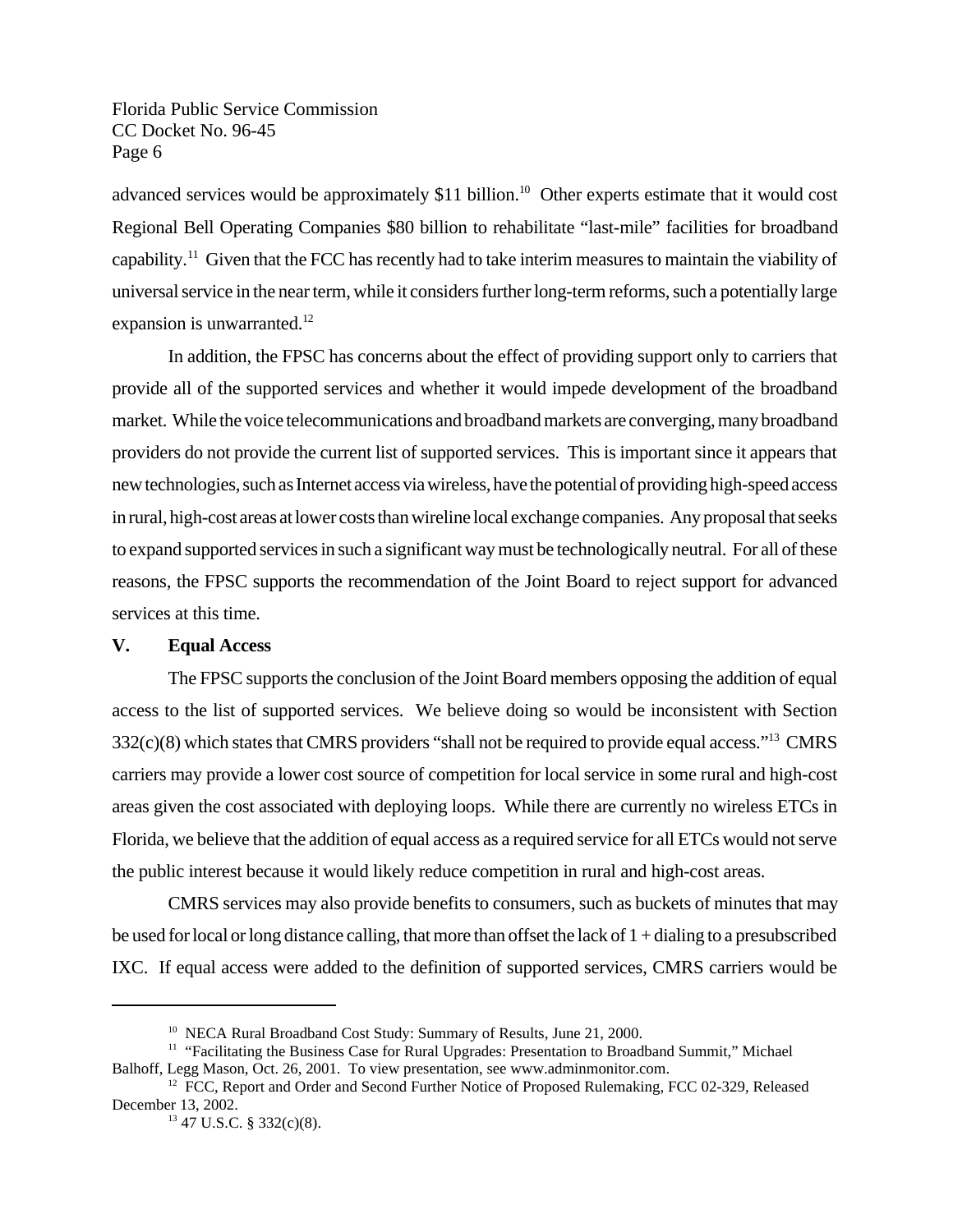ineligible to receive universal service support unless they provided equal access; as a result, they might choose not to provide services competitive with wireline local exchange service in rural and high-cost areas. Thus, including equal access on the list of supported services might reduce consumer choice in rural and high-cost areas, while excluding equal access would not jeopardize consumers' continued access to their presubscribed long distance carrier of choice, because local exchange carriers are required to provide it.

While there may be some interim reduction to the size of the fund, CMRS providers will likely be able to provide equal access given enough time. Thus, any reduction in the size of the fund would only be temporary. Furthermore, merely requiring equal access does not mean that CMRS providers will have to unbundle their local and long distance services. Customers will be unlikely to purchase long distance services through another IXC given monthly rates that include both local and long distance minutes.

We also note that some local exchange carriers serving remote rural areas do not currently provide equal access. If equal access were added to the definition of supported services, such local exchange carriers would be ineligible for federal support unless they provided equal access, which could jeopardize the provision of services in these remote areas.

No ETC is currently required to provide equal access to receive federal support because the equal access requirements arose outside of the context of universal service. Equal access was imposed by the Modification of Final Judgement. Finally, the FPSC believes that equal access fails to satisfy the statutory criterion of being essential to education, public safety or public health. Consumers can call community services organizations outside of the calling area without equal access because access to interexchange service is already included within the definition of universal service.

#### **VI. Conclusion**

The FPSC supports the conclusions of the Joint Board and believes that the current services meet the criteria established in the Act. In general, we agree with the Joint Board's decision to reject adding or modifying existing services already supported. We urge the FCC to consider the effects any action it may take on the size of the fund given the current market conditions facing the industry. The FPSC believes that expanding the definition to include advanced services or high-speed Internet access is not warranted because support is conditioned on the ability of a carrier to provide all of the supported